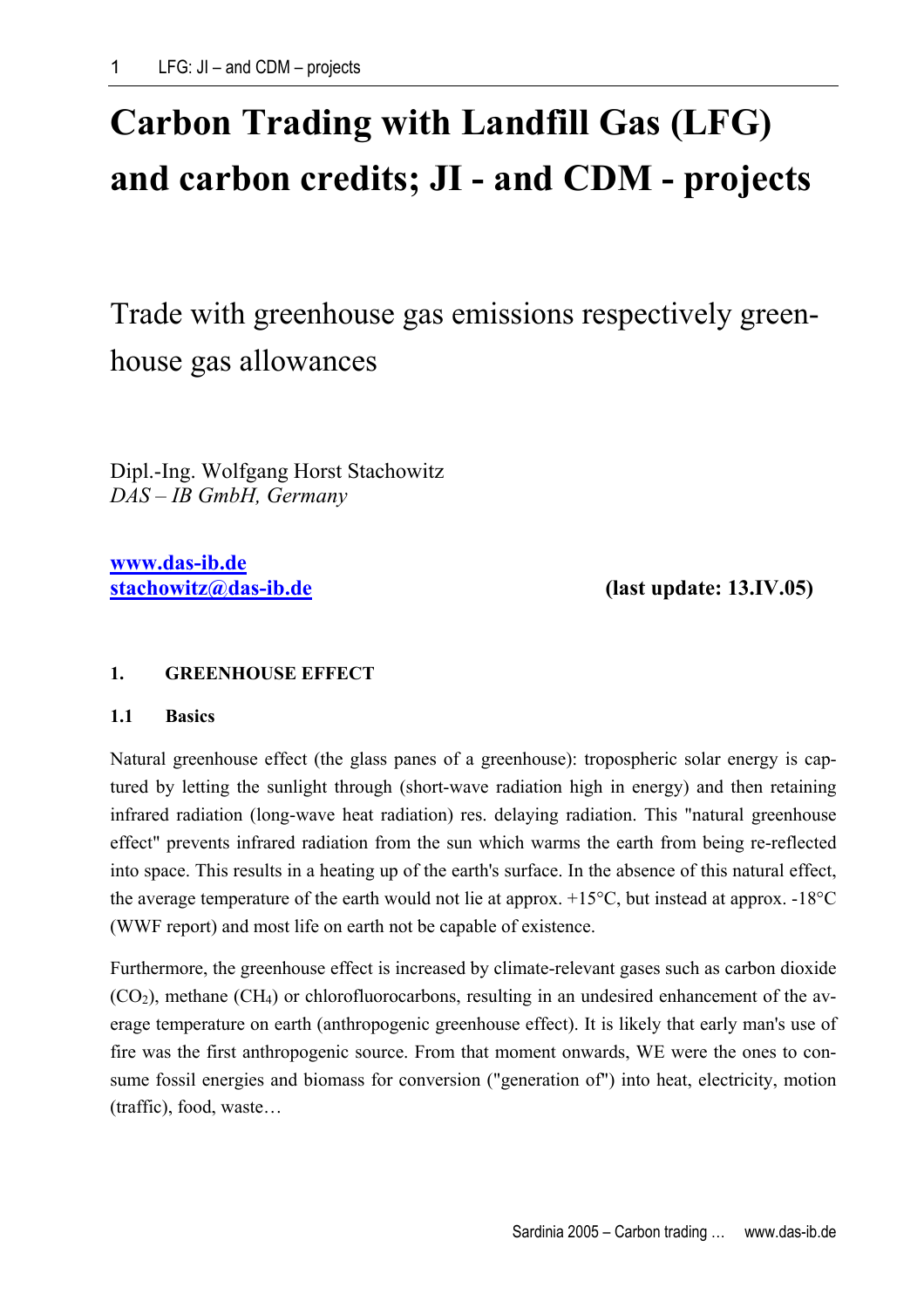| Water vapor |            | Remaining greenhouse Anthropogenic (undesired) greenhouse effect |
|-------------|------------|------------------------------------------------------------------|
|             | gases      |                                                                  |
| $60 - 95\%$ | $5 - 40\%$ | $0.5 - 1.5\%$                                                    |

Table 2 - Anthropogenic (undesired) greenhouse effect

| Tropospheric | Nitrous oxide | Stratospheric $H_2O$ CFC | Methane                  | Carbon diox- |
|--------------|---------------|--------------------------|--------------------------|--------------|
| ozone        |               |                          | $\rm (CH_4)$             | ide $(CO2)$  |
| $-10\%$      | $2 - 10\%$    | $0 - 10\%$               | $5 - 25\%$   $10 - 25\%$ | $135 - 65\%$ |

| Table 3 - Anthropogenic (undesired) CH4 emissions (in Germany: 380 Mt / a) |  |  |
|----------------------------------------------------------------------------|--|--|
|                                                                            |  |  |

| <b>Cultivation</b> | Ruminants | Landfills   Com- |         | Coal-      | Natural gas, Traffic |         | Waters  |
|--------------------|-----------|------------------|---------|------------|----------------------|---------|---------|
| of rice            |           |                  | bustion | mining     | oil genera-          |         |         |
|                    |           |                  | of bio- | industry   | tion and             |         |         |
|                    |           |                  | mass    | and utili- | utilization          |         |         |
|                    |           |                  |         | zation     |                      |         |         |
| 35 %               | $24\%$    | $13\%$           | $9\%$   | $9\%$      | $9\%$                | $0.5\%$ | $0.5\%$ |

Source: Abridged VDI report entitled "Emissionen und Luftqualität", 1998

# **1.2 History**

Until the mid-eighties, there was no concrete proof of global ecological crises, such as the anthropogenic greenhouse effect and the reduction of the stratospheric ozone carrying layers. It was only during the seventies that such climatic concerns were examined more closely and systematically. The first World Climate Summit in Geneva in 1979 is considered the landmark of climate impact research.

Climatic reconstruction until 1000 AD carried out by the American Geophysical Union shows a long-term cooling-down trend until the era of industrialization. The latter started the acceleration of the changes witnessed up to the present. Within the next fifty years, an irreversible change in the climate must be assumed, the results of which are already noticeable.

# **1.3 Present assessments and prognoses**

Rise in temperature of the ground-level atmosphere by 0.3 to 0.6  $\degree$ C since the late 19<sup>th</sup> century, according to: Assessment Report IPCC dated 1994.

The "US Global Change Research Information Office (GCRIO)" ascertains a rise in temperature of  $1^{\circ}$ C since 1860.

According to the "US Global Change Research Information office – GCRIO", it is due to this temperature rise that the ocean level has risen by 10 to 25 cm (reduced by the expansion of the water, meaning in addition to the latter).

Forecasting on the basis of the present knowledge assumes a rise in temperature of 1.5 to 4.5 K ( $^{\circ}$ C) within the next 50 years, and by 5 to 6 K ( $^{\circ}$ C) in the next 100 years on the surface of the earth.

The "United Nations Framework Convention on Climate Change" expects a temperature rise of 1 to 3.5 K by the year 2100.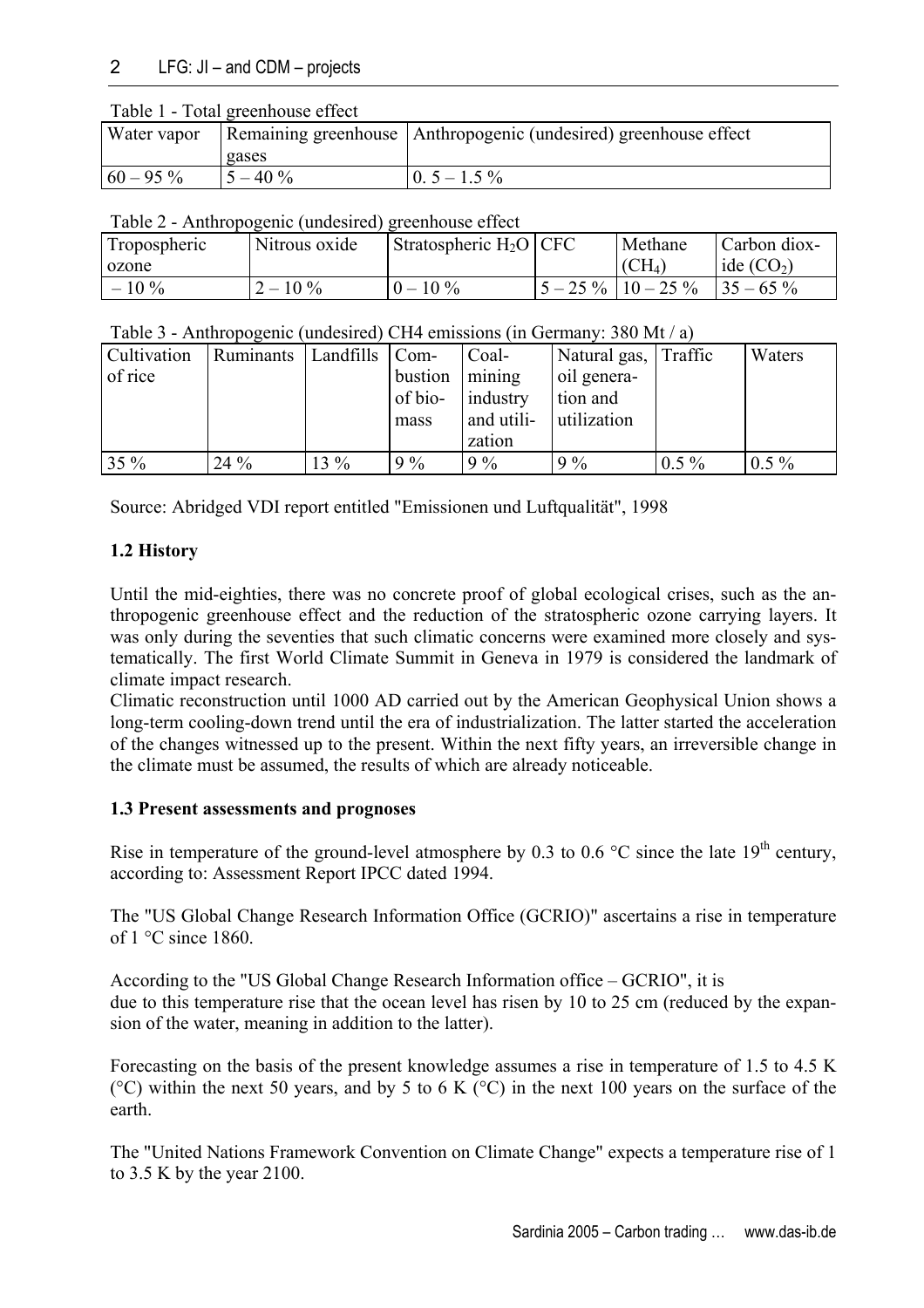## **1.4 The consequences of an increasing greenhouse effect**

According to "Enquete – Kommission des Deutschen Bundestages", the following effects on humans and the environment are to be expected, should current trends concerning emissions continue:

- \* A further rise in sea level by 30 to 90 cm
- \* A shifting of the climatic zones by 200 to 400 km towards the pole
- \* Extensive forest extinction in mid- to high latitudes
- \* Impairment of water resources
- \* A worsening of the global nutrition situation

Examples:

\* In the Sahara, a rise in temperature of 0.1 to 0.2 K at constant rainfall will result in an expansion of the desert by approx. 100 km.

\* In England, a temperature rise of 0.5 K will prolong the vegetation period by approx. 14 days.

\* Extinction of 15 – 37% of the terrestrial animals and plants until 2050 (Nature and taz 08.01.04)

\* Insured losses of approx. 1.62 trillion Euros worldwide until 2050, according to the DIW (German Institute for Economic Research) (Nov. 04)

### **1.5 Relative greenhouse effect caused by various gases**

The effect of the anthropogenic gases relevant to the climate varies considerably and depends on the emission mass flow and the specific greenhouse potential (Global Warming Potential). Furthermore, the examination period is of importance as the individual substances show different degradation rates in the atmosphere. Quite often, a period of 100 years is used.

According to:

"Wuebbles D. & Edmonds J. – 1991, Primer on Greenhouse Gases, Lewis Publishers Inc. Chelsea, Michigan. First Edition IBN 087371 222 6" and "Intergovernmental Panel on Climate Change Third Assessment Report, 2001" UK

the following GWP must be considered (extract):

| Greenhouse gas        | <b>Estimated life-</b> | 20 years     | 100 years GWP | 500 years GWP |
|-----------------------|------------------------|--------------|---------------|---------------|
|                       | time (years)           | <b>GWP</b>   |               |               |
| CO <sub>2</sub>       | Variable               |              |               |               |
| CH <sub>4</sub>       | 12                     | 62           | 23            |               |
| $N_20$                | 114                    | 275          | 296           | 156           |
| Various CFCs          | Depending on           | Depending on | Depending on  | Depending on  |
| (Chlorofluorocarbons) | the gas type           | the gas type | the gas type  | the gas type  |

Table 4

GWP: Global Warming Potential

When fixing the GWP factor, the absorption of heat radiation of the respective molecule and the average retention time of the latter in the atmosphere is taken into consideration.

## **1.6 Emission trade – in accordance with the Kyoto protocol (act on greenhouse gas emission trade)), the EU directive 003/87/EU and the "grey market"- "environmental indulgence"**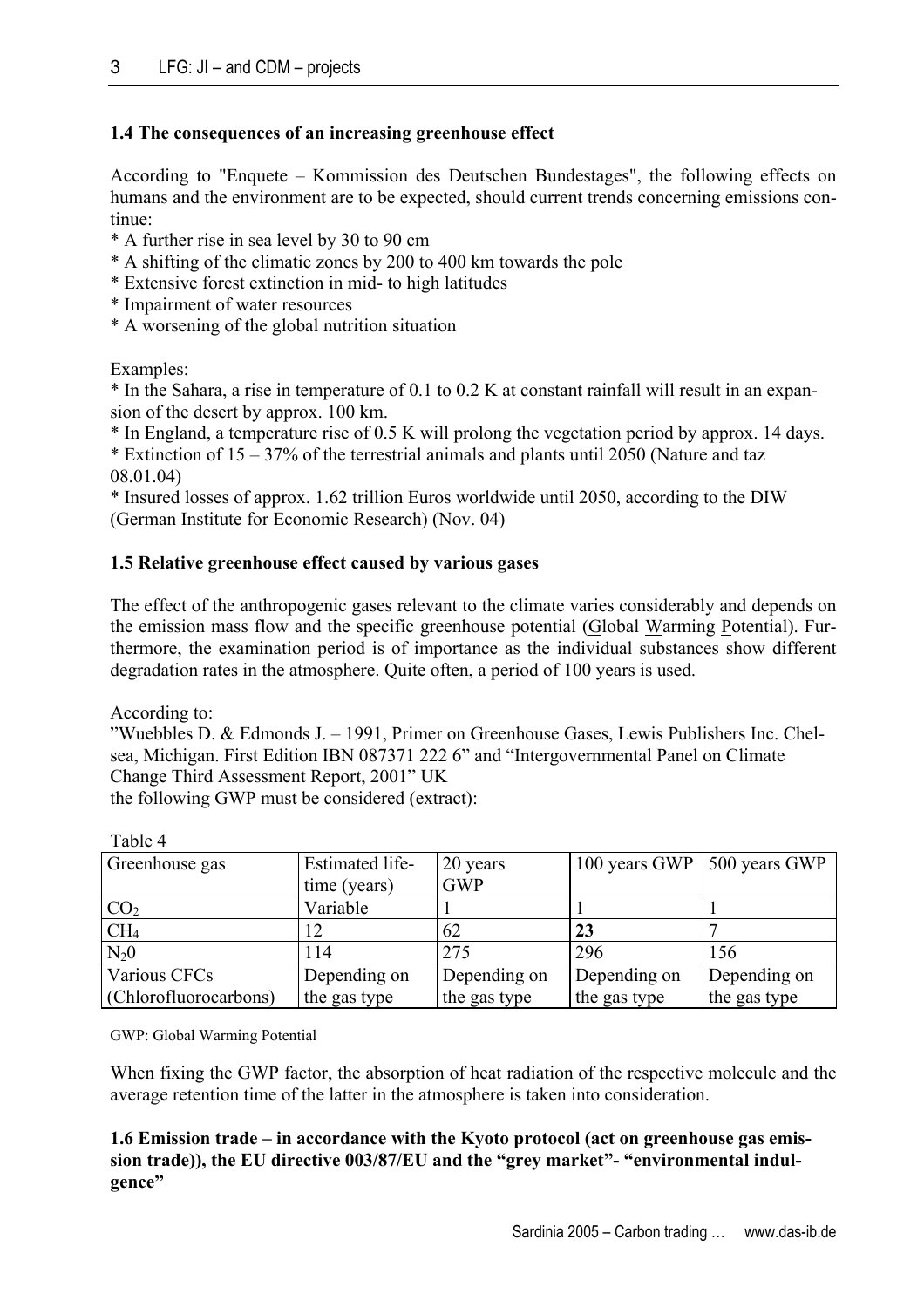At the beginning of a trading period, the total quantity of allowable  $CO<sub>2</sub>$  emissions is determined for each of the plants concerned (approx. 2631 in Germany, as of November 2004, respectively 1849 German industrial plants, as of January 2005); for trading with emission rights each receives tradeable "allowances". The first period started on January 1st 2005, and ends on December 31<sup>st</sup> 2007. The amount of allowances received will then be reduced at the beginning of the subsequent periods, that is, from 2008 onwards. The second period of trading starts on January 1<sup>st</sup> 2008 official with methane and regarding to the determination of the EU governments and EU departments on March 23rd 2005 starts a 3rd period until 2020. The concerned companies have the choice either to take saving measures themselves or to purchase additional emission allowances from the market. They thus have the possibility to select the "prevention option" which they deem cost-effective. The trade is legally binding throughout Europe. In addition, Switzerland and Norway are now participating in the trade. Since Mr. Putin has ratified the Kyoto protocol on behalf of Russia at the beginning of November 2004 (both Russia and the USA signed), worldwide  $CO<sub>2</sub>$  trade has come into effect  $(16<sup>th</sup>$  February 2005). In Germany, the EU certificates (EU allowances / EUA) were first issued on February  $28<sup>th</sup> 2005$  on the basis of the "Nationaler Allokationsplan (NAP)" (national allocation plan). First accounting for the companies involved will take place on April 30<sup>th</sup> 2006. A company which is able to implement a cost-effective reduction of its emissions (which, according to the author, is unlikely) may sell to others the amount of emission allowances which are not required. On the other hand, and for economic reasons, it may be much more interesting not to reduce own emissions but to buy additional emission allowances (e.g. from biogas or landfill gas projects). This decision will depend on the market prices ( $\epsilon$  / t Co<sub>2</sub> e) / marginal abatement costs.

Furthermore, two project-related mechanisms exist abroad (from the emitter's point of view) called "Joint Implementation" (JI) and the "Clean Development Mechanism" (CDM) – see slides during the lecture. The emission allowances ("certificates") of these projects are named ERUs (Emission Reduction Units) for JI projects and CERs (Certified Emission Reductions) for CDM projects. The current market price from January - April 2005 for

\* EU allowances (EUA) lies at approx.  $8.50 \epsilon - 15 \epsilon / t \, \text{CO}_2$  CO<sub>2</sub> 1<sup>st</sup> period

\* ERU lies at approx. 5.00  $\epsilon$  - 7.00  $\epsilon$ / t CO<sub>2</sub> in the so-called "Forward Contract". JI projects (> 10,000 t p/a)

\* CER lies at approx.  $3 - 5$  \$ / t CO<sub>2</sub> CDM projects (> 100,000 t p/a)

On account of the convertibility of CER,  $(ERU 2<sup>nd</sup> period)$  into EUA, an equalising of the prices is to be anticipated within the first trading period of 2005 – 2007. Note: In contrast to EUA, CER may be transferred from the first into the second trading period (2008 – 2012), which might enhance the value of the latter.

In addition, a so-called "grey market" or "environmental indulgence" exists. On this market, aircraft users, for example ([www.atmosfair.de\)](http://www.atmosfair.de/), may "buy a clear conscience" by paying compensation for the  $CO<sub>2</sub>$  contamination that they cause. The climatic protection projects which are financed through these payments are implemented outside the ambit of the relevant EU directive as well as the Kyoto protocol. However, more than state-of-the-art technology is required in this respect.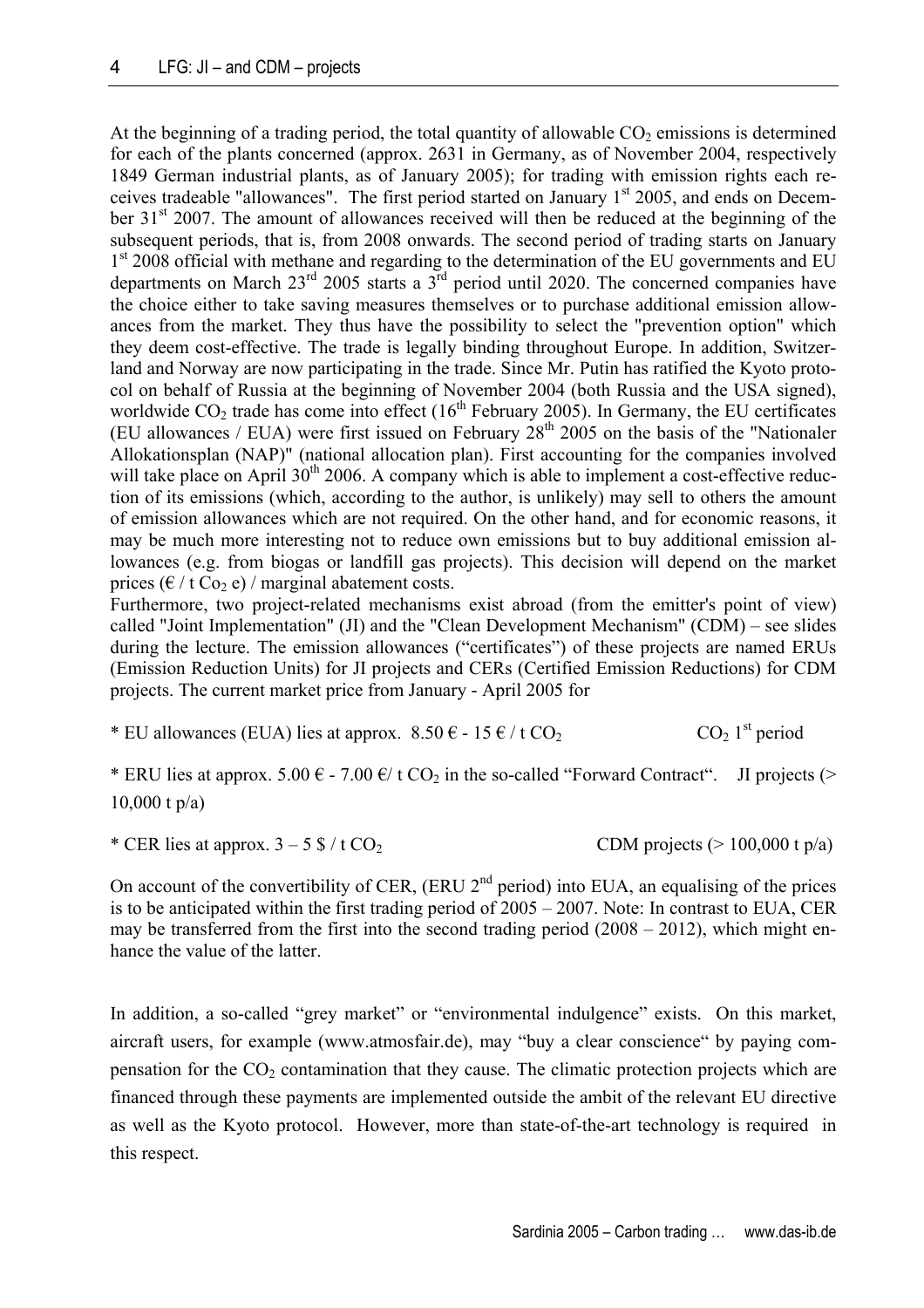#### **Potential – potential sellers buyers** source: BMfUNR, Mr F. Schafhausen

**DAS – IB GmbH, LFG & Biogas- Technology, www.das-ib.de , phone & fax #49 / 431 / 683814**

| <b>EU-member state</b>          | CO2-Emission 1990 | CO2-Emission 2000 | aim   | difference in Mio. t<br>CO <sub>2</sub> -Äquivalenten |
|---------------------------------|-------------------|-------------------|-------|-------------------------------------------------------|
| B.<br><b>Belgium</b>            | 143,1             | 151,9             | 132,4 | $-19,5$                                               |
| <b>DK</b><br><b>Danmark</b>     | 69,4              | 68,5              | 54,8  | $-13.7$                                               |
| D<br><b>Germany</b>             | 1222,8            | 991,4             | 966,0 | - 25,4 / - 17 Industry                                |
| <b>FIN</b><br><b>Finnland</b>   | 77,1              | 74,0              | 77,1  | $+3,1$                                                |
| F<br>France                     | 551,8             | 542,3             | 551,8 | $+9,5$                                                |
| <b>GR</b><br>Greece             | 104,8             | 129,7             | 131,0 | $+1,3$                                                |
| IR.<br>Ireland                  | 53,4              | 66,3              | 60,4  | $-5,9$                                                |
| <b>Italy</b>                    | 522,1             | 543,5             | 488,2 | $-55,3$                                               |
| Luxemburg L<br>÷                | 10,8              | 5,9               | 7,8   | $+1,9$                                                |
| <b>Austria</b><br>A             | 77,4              | 79,8              | 67,3  | $-12,5$                                               |
| P<br>Portugal                   | 65,1              | 84,7              | 82,7  | $-2,0$                                                |
| <b>SWE</b><br>Sweden            | 70,6              | 69,4              | 73,4  | $+4,0$                                                |
| <b>ESP</b><br><b>Espania</b>    | 286,4             | 386,0             | 329,4 | $-56.6$                                               |
| <b>United Kingdom UK</b>        | 742,5             | m<br>649,1        | 649,7 | $+0,6$                                                |
| <b>Netherlands</b><br><b>NL</b> | 210,3             | $216,9 -$         | 197,7 | $-19.2$                                               |

Figure 0. Buyers and sellers in Europe (EUA, CER, ERU)

# **2. LANDFILL GAS**

## **2.1 Technical fields of application, explosion protection**

### *2.1.1 Firing ranges, state-of-the-art*



Figure 1. Operating ranges of gas utilization plants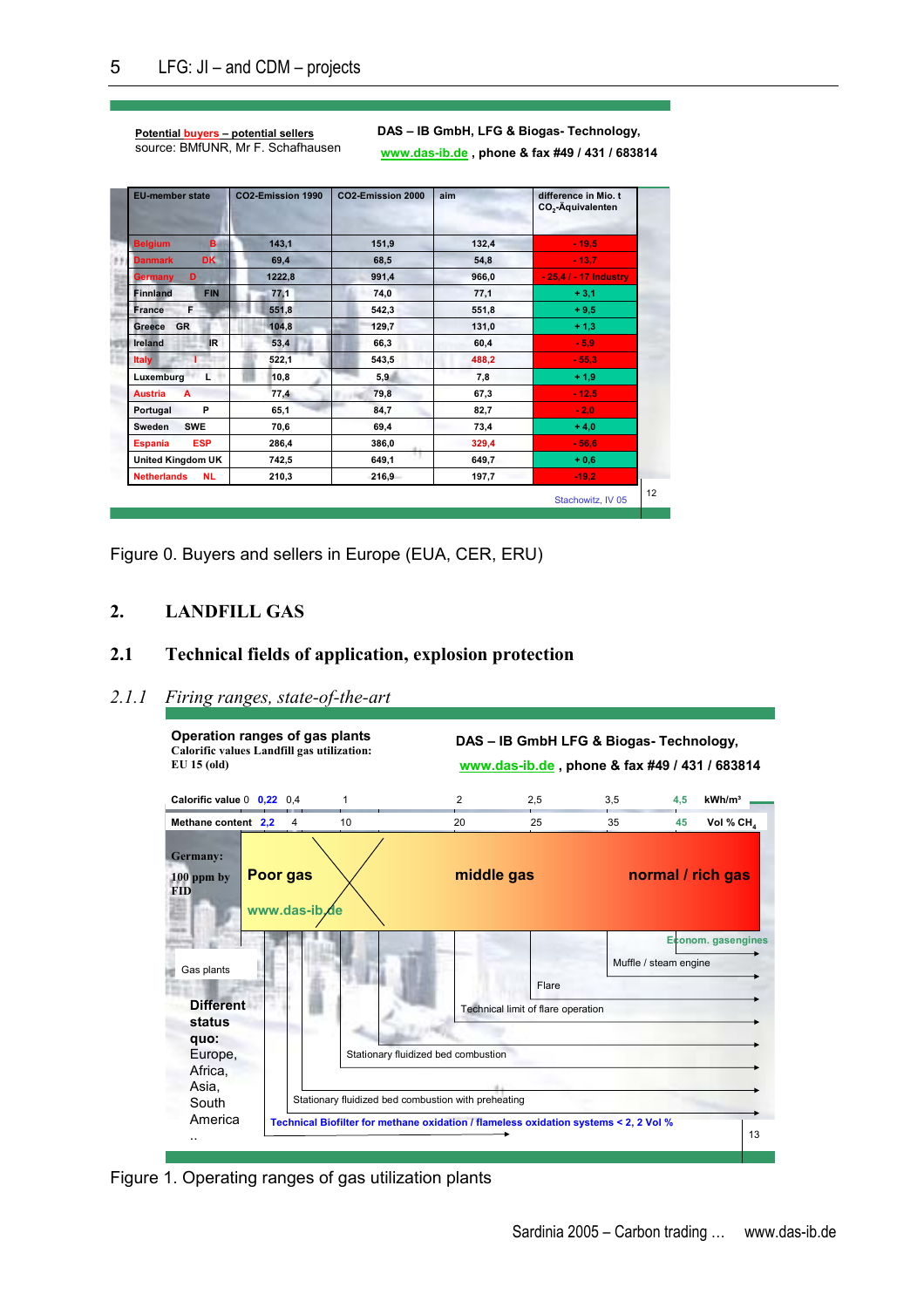# **2.2 Carbon / CO<sub>2</sub> trading certificates for landfill gas? YES**

According to the Council of the EU (October 2003), the directive 2003/87/EC describes the socalled " $CO<sub>2</sub>$  trading certificates" as "authorizations to trade with greenhouse gas emissions". According to addendum II, the greenhouse gases  $CO_2(1^{st}$  phase),  $CH_4$ ,  $N_2O$ ,  $SF_6$  and fluorocarbons as well as perfluorinated hydrocarbons fall within the scope of this directive. The emission trade directive was promulgated on October  $25<sup>th</sup>$  2003. It thus constitutes part of European legislation and must be implemented in the member countries. The translation into national law e.g. Germany is called "Treibhausgas-Emissionshandelsgesetz" – the TEHG (act on greenhouse gas emission trade). You will find the latest update at: **[www.das-ib.de/links.htm](http://www.das-ib.de/links.htm)** or on BMU (Federal Ministry for the Environment, Nature Conservation and Nuclear Safety) website. Official trade started on January  $1<sup>st</sup> 2005$ . The law refers to "greenhouse gas allowances" instead of "certificates". In March 2004, DAS-IB GmbH has submitted a brief check of the emission reduction project / residue emissions from (old) landfills through poor gas utilization / disposal to the Federal Ministry for the Environment, Nature Conservation and Nuclear Safety (BMU) in Germany, for the first concrete projects. At the end of April 2004, the BMU granted us the permit for the first two JI projects in Germany for landfill poor gas. The lecture will inform you about the latest developments in this field, particularly with regard to the NON-equal treatment of mine gas and landfill gas in Europe: is it the case that mine gas flares, but not landfill gas flares, fall within the scope of the directive? Furthermore, we participate in projects in Eastern Europe and in the Near East. Under the direction of the Federal Environmental Agency, we participated in working groups of the "Workshop Nationales System Emissionsinventare" (Workshop on National System Emissions Inventories") on the  $8<sup>th</sup>$  and  $9<sup>th</sup>$  November 2004 and continue consultation there to this day. Further meetings with the BMU (Mr. Forth), the BMW (Mr. Frisch) and the German KfW bank group will take place in spring 2005.

## *2.2.1 Introduction and basis*

In order to achieve a reduction in the discharge of greenhouse gases by 8% by 2012 (related to base year 1990) (this being an EU liability of Kyoto), and to implement the resolution of the Federal Cabinet dated November 1990: reduction of the most important greenhouse gas  $CO<sub>2</sub>$  by 25% by 2005 (base year also 1990), the aforementioned trade in emissions (emission rights) will be set up as a tool for effective climatic protection. The Europe-wide trade in greenhouse gas emission certificates has come about! It started on January 1<sup>st</sup> 2005 with 15 EU countries, acceding countries + other participants (e.g. Switzerland, Norway etc.). "Early actions", 1990 being the earliest base year can be taken into consideration.

Germany: According to the DIW (German Institute for Economic Research) (weekly report  $6/01$ ), the Federal Republic of Germany achieved a  $CO<sub>2</sub>$  emission reduction of approx. 15% (reduced by the temperature effect) by the year 2000 (which was a warm year). In order to reach the target that was set for 2005, the  $CO<sub>2</sub>$  emissions have to be reduced by an additional approx. 100 million t within the following 5 years – meaning a reduction of approx. 12%.

In contrast to 2001,  $CO<sub>2</sub>$  emissions were only reduced by 0.2% (reduced by "temperature") in  $2002$  (which was also a warm year). According to the DIW,  $CO<sub>2</sub>$  emissions must be reduced by approx. 11% (reduced by "temperature") during the current year and in the 2 years to come in order to be able to achieve the national aim. In a dpa press communication dated  $20<sup>th</sup>$  February 2003, the DIW warns that even the German target contribution to the Kyoto climate protection protocol (see above) currently risks not being met.

According to the NAP (National Allocation Plan) in Germany, approx. 17 mio t  $CO<sub>2</sub>$  emissions must be reduced annually in German industry from 2005 onwards.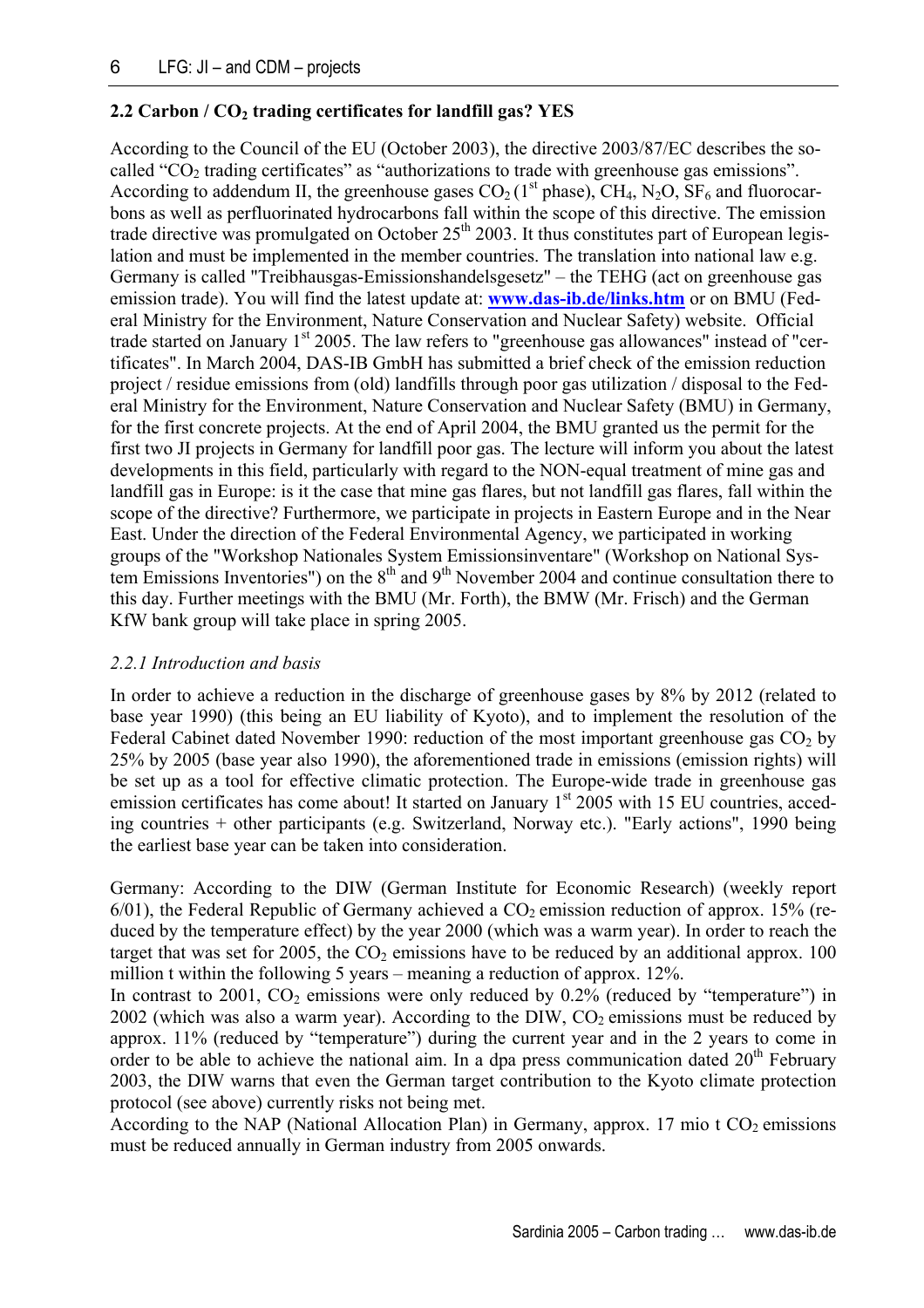## 7 LFG: JI – and CDM – projects

## 2.2.2 Landfill gas (CH<sub>4</sub>) and technologies for the reduction of CO<sub>2e</sub> emissions

Taking into consideration the reflections under 2.1, state-of-the-art technology, the Waste Management Act and the promotion on the basis of the Renewable Energy Act (EEG) it may be anticipated that there will be no  $CO<sub>2</sub>$  trading certificates in Germany for technologies above 25 vol. % CH<sub>4</sub> (pure combustion / oxidation) and above approx.  $35 - 38$  vol. % (use in gas engines), as a double benefit is excluded. Compared with mine gas in Germany, there is a discrepancy though (cold venting to atmosphere or combined heat and power plant - no "flare technology"). However, legal feeding compensations res. regulations regarding the flaring of biogas / landfill gas do not exist in all countries involved. There is a big chance and opportunity for development countries – a new income through CDM - projects. But don't be late and have a look at: **<http://cdm.unfccc.int/>** many LFG - projects are presently being launched.

On the other hand there is "old" Europe with  $JI - LFG -$  projects:

The use of 95 kWel micro gas turbines (Pro2 Anlagentechnik GmbH, Germany, RPS Ltd., UK) within this capacity range, (roughly  $25 - 30$  vol. % CH<sub>4</sub>) must be separately reflected. Keyword: no double benefits – see lecture.

In our opinion, a possible trade with  $CO<sub>2</sub>$  certificates in "old" Europe (as our projects inGermany) will only apply to operating ranges below the lower explosive limit (LEL). This would apply to techniques involving the use of technical biofilters (several retailers), VocsiBox® (HAASE Energietechnik AG), Depotherm® (UMAT – Deponietechnik GmbH) for so-called "non-catalytic oxidation", micro gas turbines in the range below 20 vol. % CH4, fluidized-bed combustion and catalytic poor gas disposal (Pro2 Anlagentechnik GmbH) or the green energy (NFFO in the UK, EEG in Germany etc.) feeding compensation is set aside.

### Back to the CDM – projects:

In countries where no corresponding provisions exist (in this respect, Brazil; Philippines and South Africa are the trailblazers within the scope of CDM projects), this looks "different" (see lecture and slides there). These are the first landfill gas CDM projects: eThekwini Municipality (formerly Durban Metropolitian City Council), Durban, South Africa und Salvador Da Bahia Landfill Gas Project (Aterro Metropolitano do Centro – AMC) near Salvador, Brazil, a Philippine landfill gas project (Payatas, Manila) well as Chinese projects has been published now as PDD at: [http://cdm.unfccc.int/.](http://cdm.unfccc.int/)

### 2.2.3 The "currency" of  $CO<sub>2</sub>$  trade- carbon trading

Exchange obligation of: CER and ERU (from CDM or JI projects) into allowances  $\rightarrow$ CER (Carbon Emission Reduction) = ERU (Emission Reduction Unit) = EUA (European Allowance). Attention: The market prices in April 2005 do not correspond to a 1:1 ratio, see point 1.6.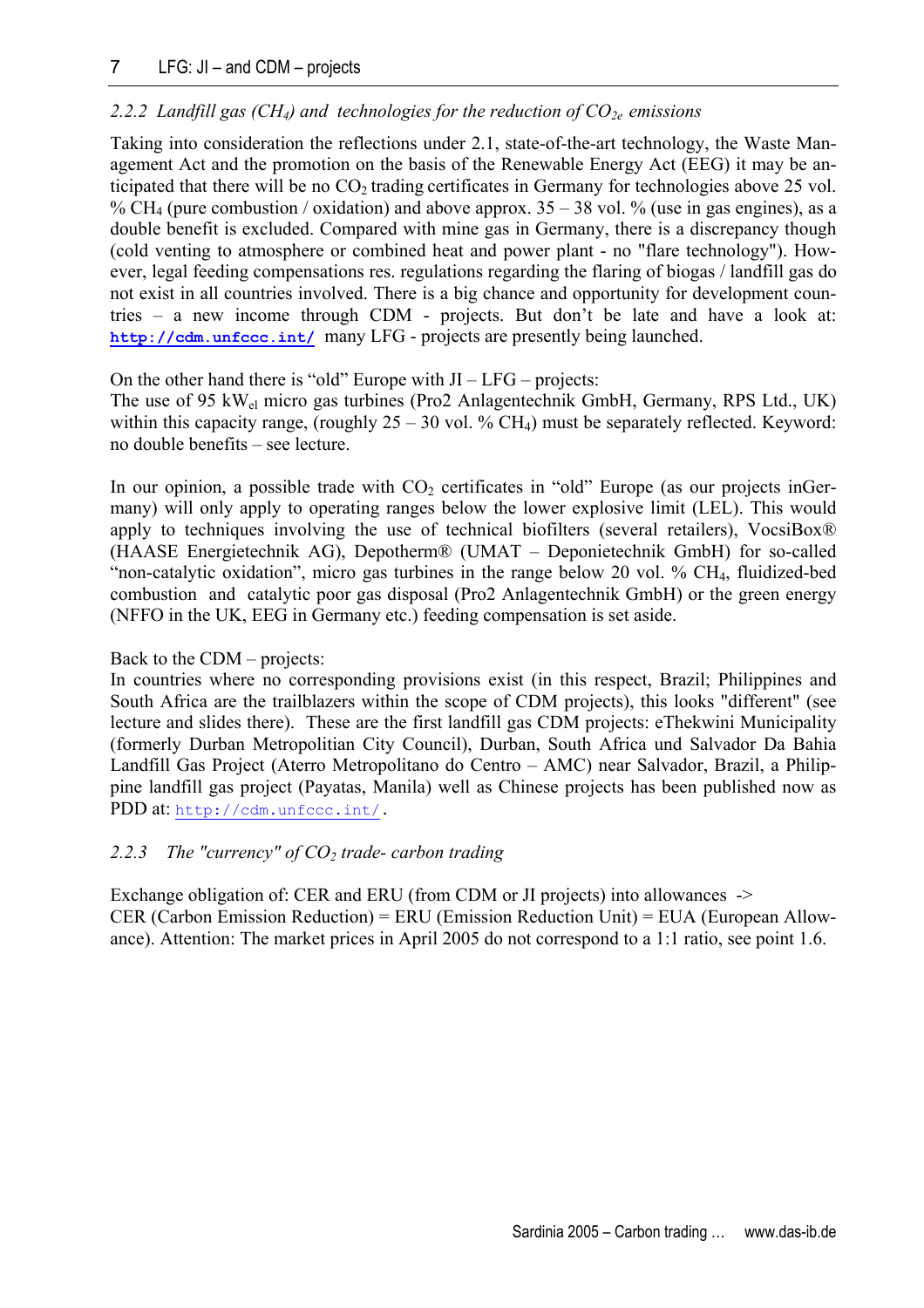## **2.3 Values of the trade with CO**2 **certificates**

| Price           | "Stock exchange"       | <b>Source</b>                                                |
|-----------------|------------------------|--------------------------------------------------------------|
| per             |                        |                                                              |
| CO <sub>2</sub> |                        |                                                              |
| equi-           |                        |                                                              |
| valent          |                        |                                                              |
| $\epsilon$ 8,50 | EEX, Leipzig, Ger-     | Market price of the European Energy Exchange (EEX) in        |
|                 | many                   | Leipzig for EUA "allowances"                                 |
| $\epsilon$ 25   | e.on Energie AG        | For new combined gas and steam turbine power plants in ex-   |
|                 |                        | change for coal-fired power plants                           |
| $\epsilon$ 40   | Fine from 2005 on for  | Council of the European Union – Political agreements dated   |
|                 | companies for each ton | December 11th 2002, 14935/02 "Greenhouse gas emission        |
|                 | of "unapproved" $CO2$  | allowance trading", article 16                               |
| $\epsilon$ 100  | Fine from 2008 on for  | Council of the European Union – Political agreements dated   |
|                 | companies for each ton | December 11th 2002, 14935/02 "Greenhouse gas emission        |
|                 | of "unapproved" $CO2$  | allowance trading", article 16                               |
| $\epsilon$ 12   | Franzjosef Schafhausen | Federal Ministry of the Environment, Nature Conservation and |
|                 |                        | Nuclear Safety, on November 17 <sup>th</sup> 2003 in Potsdam |
| $\epsilon$ 5 –  | Own investigation      | Market price in April 2005, for ERU from JI projects         |
| 6.5             |                        |                                                              |
| $$3 - 5$        | Own investigation      | World market price (World Bank) for CER from CDM pro-        |
|                 |                        | jects                                                        |
| € $8,3$ –       | Point Carbon           | Market price <b>www.point.carbon.com</b> for EUA in March /  |
| 15              |                        | April 2005                                                   |
|                 |                        |                                                              |

#### Table 5

## **2.4 Technology comparisons for the possible trade with CO<sub>2</sub> certificates**

### *2.4.1 Biofilters in JI - projects*

An indispensable requirement for methane oxidation is the establishment of ideal physical and chemical conditions: heat (with a temperature of approx.  $30^{\circ}$ C), humidity (30 to 70 % of the respective max. water holding capacity), pH values must be neutral to slightly acid, nutrients in/at the biofilter material etc., such that colonies of microorganisms inhabiting the liquid film may continue to thrive. For this purpose, relatively high personnel costs and technical expenditure is required in order to control temperature (also in winter), pH value, and establish optimum humidity etc. In the event that these conditions may not be optimally controlled, biodegradation is negatively influenced due to irreversible damage of the microorganisms. According to G. Kobelt, 1999 (symposium entitled "Poor gas" dated March  $17<sup>th</sup>$  in Offenbach), a reduction of approx. 70% is considered a "good" biological purification of CH4. In field tests (according to C. Cuhls, J. Clemens, J. Stockinger, H. Doedens; "Gefahrstoffe – Reinhaltung der Luft" 62 (2002) no. 4 – April, p. 141 ff) poor degradability of CH<sub>4</sub> resulted from excessive moisture and a shortage in  $O<sub>2</sub>$  due to the formation of anaerobic zones within the biofilter.

According to laboratory tests carried out by J. Streese, R. Stegmann "Microbial oxidation of methane from old deposits in biofilters", a biofilter volume of 900 m<sup>3</sup> (meaning  $> 30$  m  $*$  30 m  $*$ 1 m) may be achieved when meeting the aforementioned requirements (pH, T, f) for: 50  $m<sup>3</sup>/h$ landfill gas, CH<sub>4</sub> = 20vol.-%, raw gas with 400 m<sup>3</sup>/h at 2.5 vol.-% CH<sub>4</sub> and a desired cleaning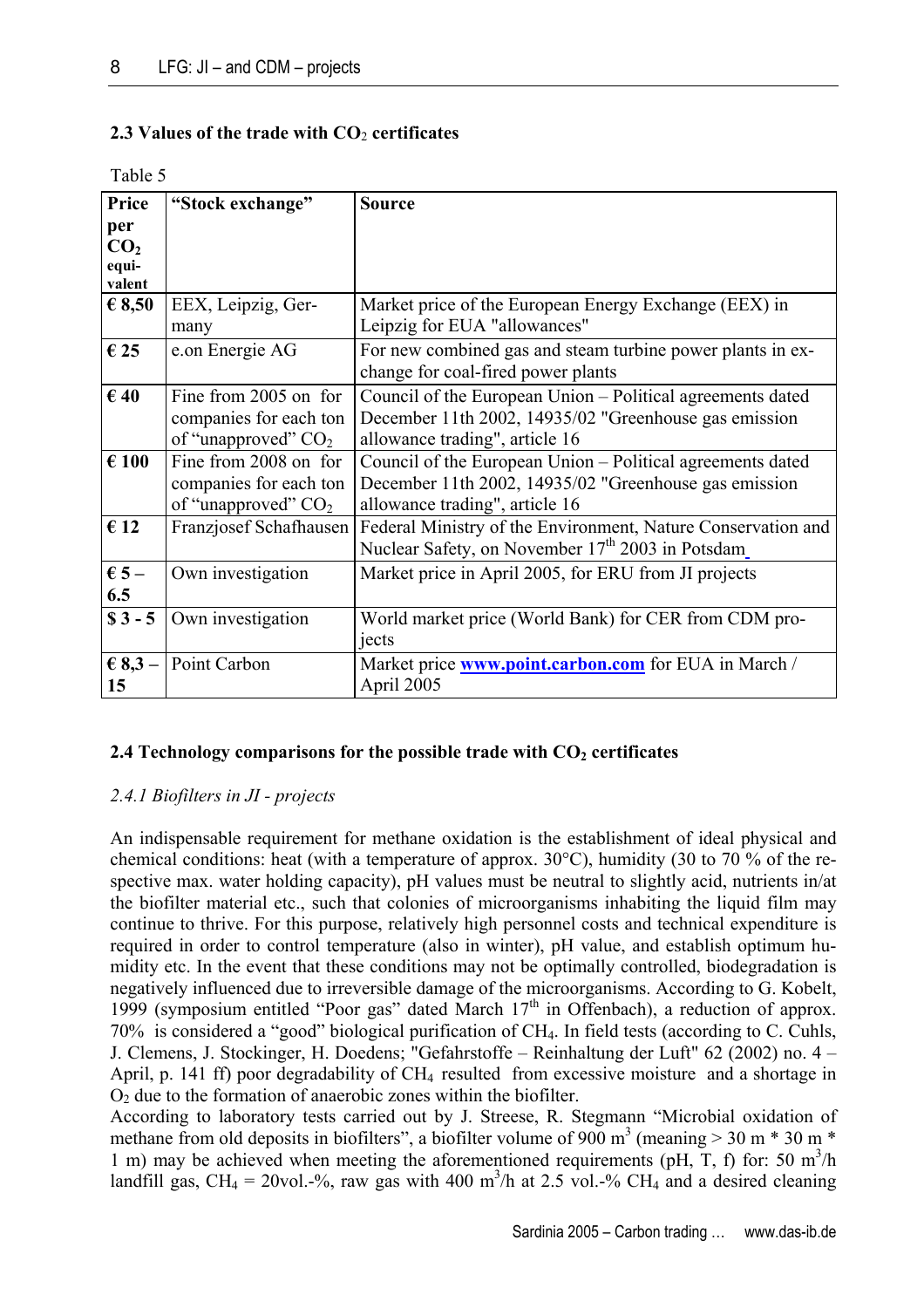rate of 90%. With regard to practical operation, even larger biofilters are expected due to drying and varying temperatures in the biofilter. Earlier publications still indicate a biofilter volume of  $276 \text{ m}^3$ , based on laboratory tests.

In the opinion of the author, only technical biofilters may therefore be considered for  $CO<sub>2</sub>$  trading certificates (due to a more reliable methane oxidation). Example: the Horb – Rexingen landfill in the Freudenstadt district (Ministry for the Environment and Transport, Baden-Württemberg, Abfall Heft (waste brochure) 77, 2004). That brochure contained a report in which the Contec GmbH registered approx.  $\epsilon$  5 / t CO<sub>2</sub> (approx. 100  $\epsilon$  / t CH<sub>4</sub> over a duration of 5 years).

# *2.4.2 Technical systems, so-called "non-catalytic oxidation" and "catalytic oxidation" in JI projects*

A short description of the "noncatalytic oxidation": In these systems, methane is converted into  $CO<sub>2</sub>$  and  $H<sub>2</sub>O$  due to thermal oxidation. Thermal oxidation is an exothermic process and takes place at approx. 850°C to 1000°C (depending on the manufacturer of the system) in the insulated reactors. The released thermal energy is emitted into the purified waste gas and used for the heating of the reactor. An autothermic operation is possible from approx. 0.3 to 0.5 vol.%  $CH_4$  on (depending on the manufacturer of the system). An "undiluted" operation is possible up to approx.  $1 - 1.5$  vol. % CH<sub>4</sub>. At higher methane contents, the reactor overheats. This may be avoided by the addition of air. The starting-up / heating of the system is implemented electrically or by means of a small pilot gas burner. It is a discontinuous process as, using a reverse shutter, the flow direction in the "reactor" must be changed due to the temperature profile that develops. The process of "catalytic oxidation" which is presently being developed aims to reach ranges of operation of 5 to 25 vol.% methane. Hence, there are two good reasons to use this method: the

landfill gas does not need to be diluted, and it would be a continuous process which does not require a switching-over. The use of micro gas turbines aims to reach similar ranges. We are overseeing such a project abroad, although it is still in its experimental stage.

# *2.4.3 Landfill gas electricity generation including / excluding heat extraction – instead of a promoted feeding compensation (Normally in JI – projects)*

On the one hand, conventional current from coal, natural gas, oil, or nuclear power plants is superseded and on the other, fossil fuels, such as oil, gas, coal, etc. are possibly being replaced. For both possibilities,  $CO<sub>2</sub>$  equivalence certificates are thus directly regenerated when the EEG feeding compensation is set aside or not paid within the scope of JI or CDM projects abroad. CDM and JI projects may already be initiated. Emissions credits from CDM projects before 2008 may be "saved" whilst emissions credits from JI projects may not be saved – "banking" – (allocation period).

Furthermore, projects with existing gas motors are interesting from an economic point of view when additional thermal energy is "extracted" which also supersedes fuel oil and natural gas as primary energies. We are currently developing corresponding projects from approx. 1.5 MWth onwards.

# 2.5 Eventual proceeds and costs involved as a result of the trade in CO<sub>2</sub> certificates relating **to the application of the technologies presented under 2.4.2 (JI - projects), and general information about all types of projects**

As the following paragraphs deal with landfill gas (with CH<sub>4</sub> as central gas), we are talking about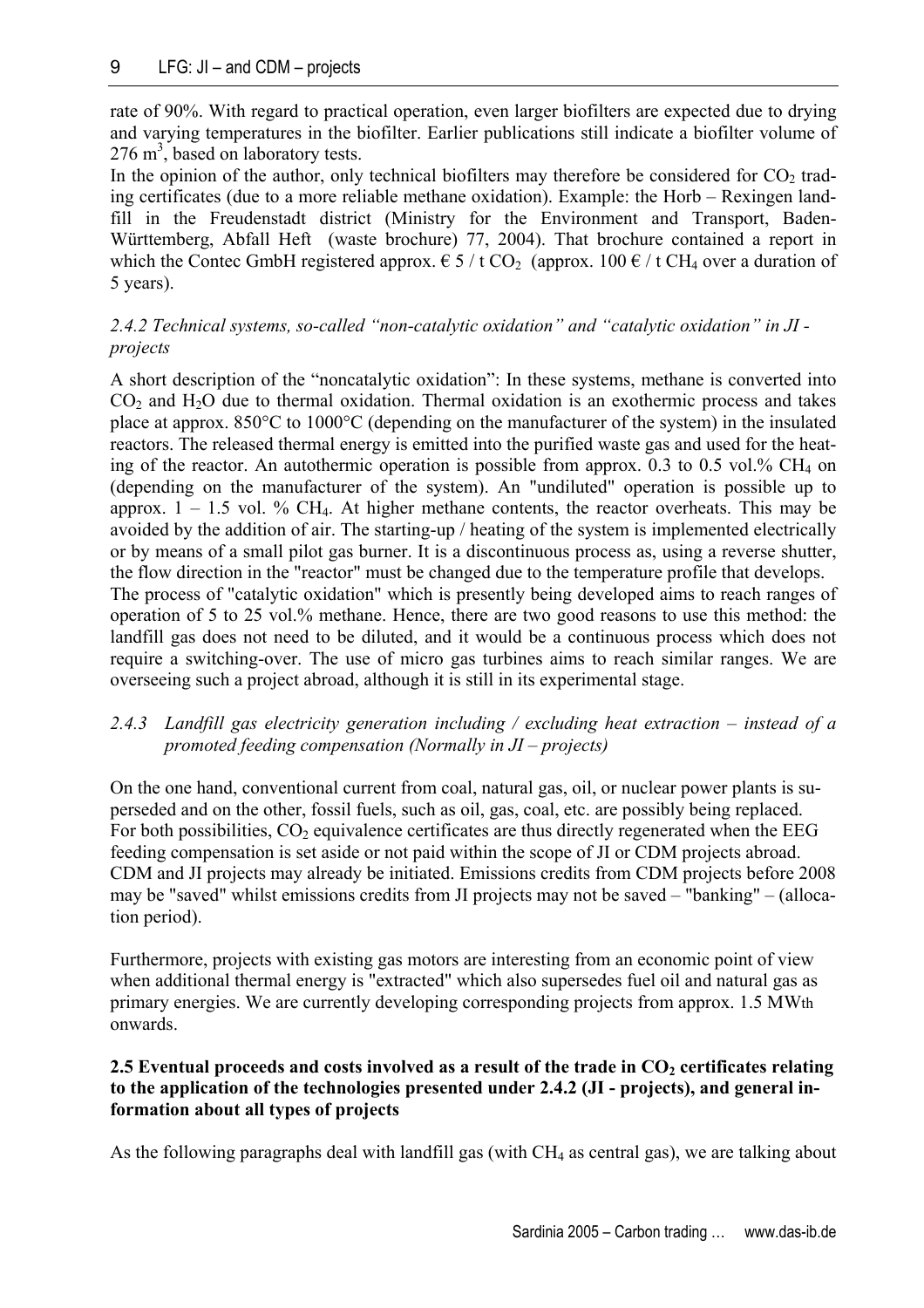### 10 LFG: JI – and CDM – projects

 $CO<sub>2</sub>$  certificates. However, in the narrower sense these are "carbon dioxide equivalents" with an equivalent global warming potential.

### *2.5.1 Requirements in general for all kinds of projects*

#### "Project document" and "Base line"

In these documents,  $CO<sub>2</sub>$  reductions and technology are determined, as well as substitutions and the reference situation.

#### Validity / validation

During validation, the method applied for the determination of the emission reduction is examined and fixed one single time.

#### Monitoring report

This report documents and proves the relevant data concerning the emission reduction. An observation period is fixed.

#### Certification

Subsequent to the examination of the monitoring report according to validation, a  $CO<sub>2</sub>$  reduction quantity is certified for the observation period (usually a calendar year).

Phases b and d must be accompanied and approved by independent institutions (for Germany: TEHG expert offices in accordance with para. 10, clause 1, phrase 3 / you can find the updated list on our web-site: [www.das-ib.de/mitteilungen/TEHG\\_Sachverstaendigenliste.pdf\)](http://www.das-ib.de/mitteilungen/TEHG_Sachverstaendigenliste.pdf) ; phases a and c may be supplied by the project-executing organization itself.

*2.5.2 Process stages (see also the slide of the lecture) in general for all kinds of projects* 

a) Pre-check

b) PDD (Project Design Document)

c) Approval

d) Monitoring and evaluation

*2.5.3 Example plants for poor gas oxidation / JI - project* 

a) High quantity, low loading 1500m3 /h mixed gas, loading 1 vol. % CH4, energy demand approx. 15 kW el, operating hours p.a. 8400h

Costs: approx.  $10 - 15 \notin / t \text{ CO}_2$  equivalent

For plant types using "German technology"

b) As a result of synergies, costs of approx.  $8 - 10 \cdot \text{\textsterling} / t \cdot \text{\text{CO}}$  equivalent are possible

c) Technical biofilter: In this respect, the Horb-Rexingen landfill in the Freudenstadt district (Ministry for the Environment and Transport, Baden-Württemberg, Abfall Heft (waste brochure)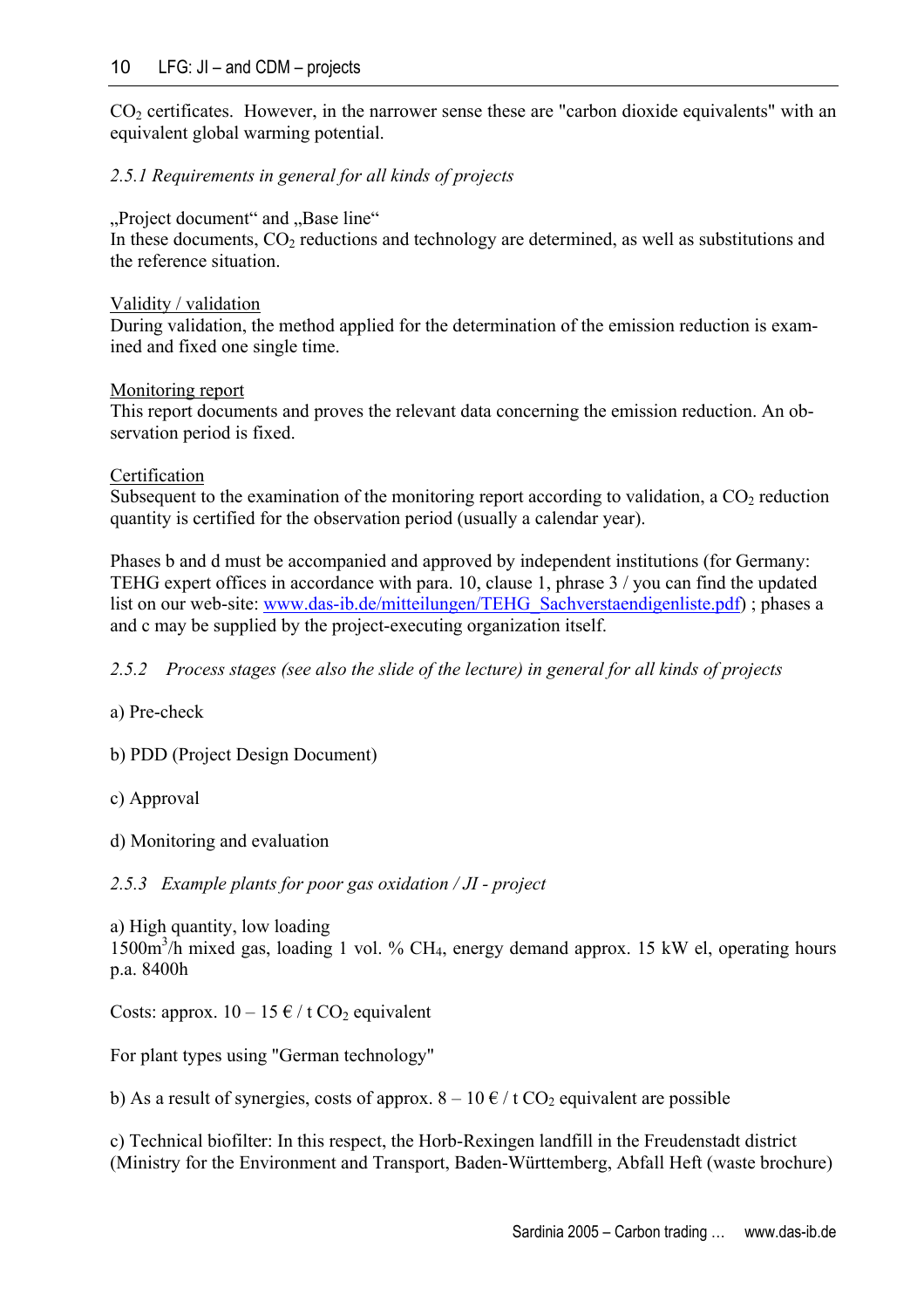77, 2004) may serve by way of example. Contec GmbH registered an amount of approx.  $5 \notin / t$ CO<sub>2</sub> equivalent (approx. 100  $\epsilon$  / t CH<sub>4</sub> over a duration of 5 years) in its corresponding report.

*2.5.4 Consideration of the marginal costs / Break Even Point: EEG - feeding compensation (Germany) or trade with CO2 certificates? The "old" Europe's projects* 

The following approach may be established for a relatively simple comparison: when the reduction (combustion in the gas motor in accordance with Ta air) of the landfill gas  $(CH<sub>4</sub> oxidation)$ - as state of the art - and the exhaust gas emissions of the gas motors resulting from it are neglected.

The revenues of the feeding compensation p.a:

x kW el \* 0.0767  $\varepsilon$ / kWh \* operating hours p.a. = annual proceeds

The latter is compared with the possible proceeds of the  $CO<sub>2</sub>$  reduction  $(CO<sub>2</sub>$  savings of the power plants as the national average):

x kW el  $*$  0.6 – 0.9 kg CO<sub>2</sub> / kWh  $*$  equivalent of the CO<sub>2</sub> certificate = annual proceeds

Therefore, the marginal costs are:

Equivalent of the CO<sub>2</sub> certificate =  $(0.0767 \text{ E/kWh}) / (0.6 - 0.9 \text{ kg CO}_2/\text{kWh}) = 85 - 130 \text{ E}/t \text{ CO}_2$ equivalent.

This represents the "value" excluding the CH<sub>4</sub> / CO<sub>2</sub> GWP of 23, meaning that mine gas / biogas may work with  $3.7 - 5.5 \in / t \text{ CO}_{2e}$ .

"Market value" at  $5 \notin / t \text{ CO}_2$ : 0.005 – 0.003  $\notin / kwh$  excluding the GWP of 23.

It must be noted that the "green" power produced (the merchandise in kWh) may also be sold and, thus, is an additional source of revenue (e.g. eco-stock markets). The same goes for the sale of thermal and exhaust energy, not including further  $CO<sub>2</sub>e$  certificates resulting from it. This also applies to the retrofitting of already existing plants, according to the principle that landfill gas supersedes fossil oil or gas firing.

As aforementioned, mine gas (still?) takes another place in Germany (currently better due to a GWP of 23) and in any case outside the EU 15 (old), in the absence of legal provisions regarding landfill gas combustion (see lecture). Besides our JI landfill poor gas project in Germany, a JI mine gas project is presently being implemented at the BMU with the Netherlands as a potential buyer.

*2.5.5 CDM - projects: revenues, durations of contract, Risk*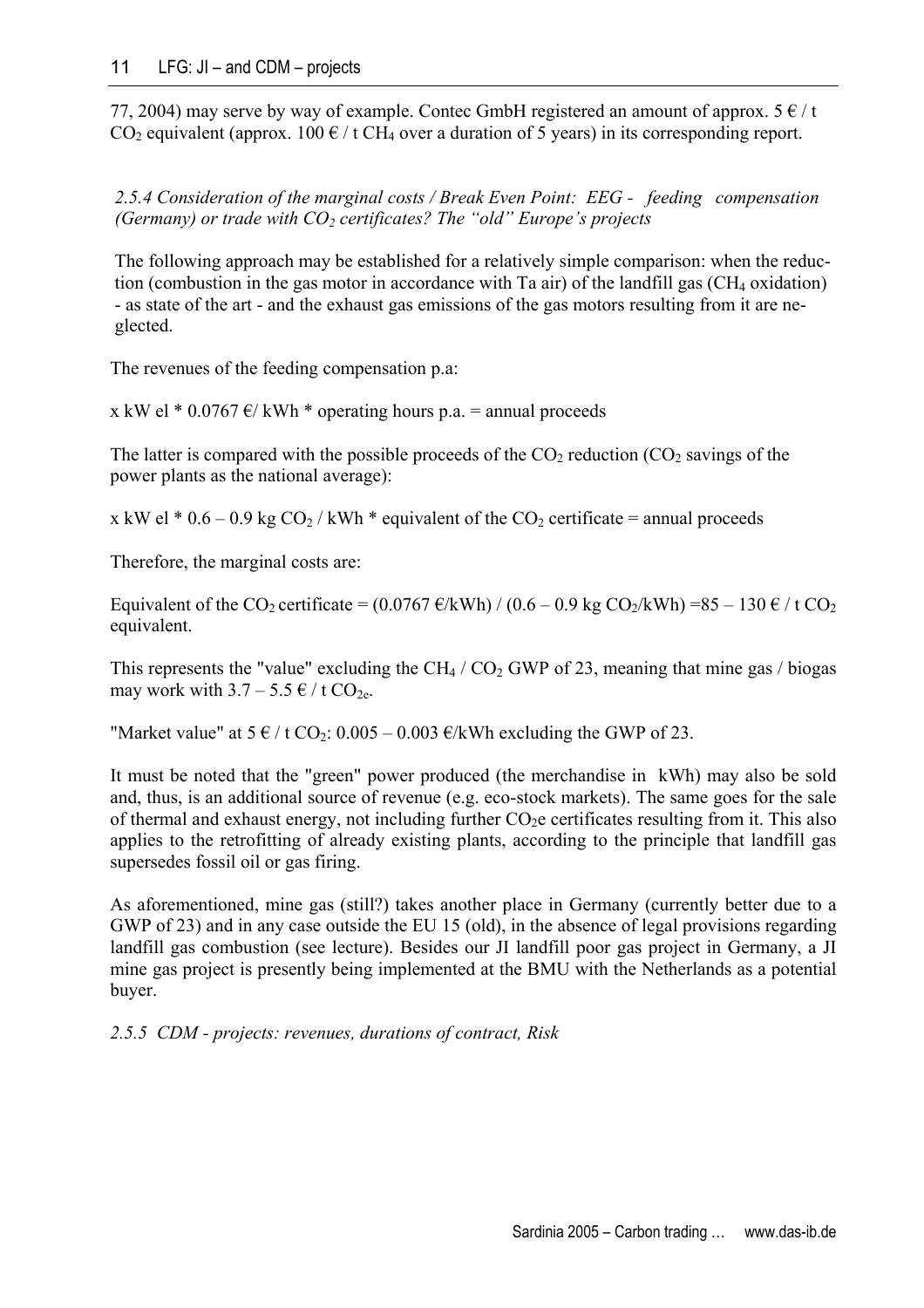| Income, rough estimation<br><b>CDM</b> - projects                                                                                                           | DAS - IB GmbH, LFG & Biogas- Technology,<br>www.das-ib.de, phone & fax #49 / 431 / 683814  |
|-------------------------------------------------------------------------------------------------------------------------------------------------------------|--------------------------------------------------------------------------------------------|
|                                                                                                                                                             |                                                                                            |
| 12 Euro per ton CO2 equivalent.                                                                                                                             | approx. 5 to 6 Euro per ton CO2 are noted at present (ERU). This price may rise up to 10 - |
| GWP (CH4 / CO2) * 5 Euro / t CO2 - adequate * 0.5 (50 vol % CH4) - ><br>approx. 705,000 Euro pa Income                                                      | Rough estimate: 2000m3/h landfill gas * 0.7 kg / m3/h * 8,760 h pa * 23                    |
| Subsequent to the establishment of the first assessment, every operator / customer<br>relatively early stage whether or not the project will be profitable. | knows the respective range of saved CO2 emissions. He will thus be able to recognize at a  |
|                                                                                                                                                             | But take care:  of your invest – especially for the gas extraction system on side !!       |
| You may chose a contract life of 10 years as well as of 3 x 7 years                                                                                         |                                                                                            |
|                                                                                                                                                             | Stachowitz, IV 05<br>20                                                                    |

Figure 2. Rough estimation of your income / CDM - projects

The only risk is: "a good gas extraction system", operation costs and the O&M costs for a contract duration of 10 years or 3 times 7 years in a CDM – LFG- project. See:

\* Stachowitz, 15 Years of experience in the field of LFG disposal – standards, problems, solutions and procedures, Sardinia 2001, 8<sup>th</sup> International Waste Management and Landfill Symposium

\* **[http://www.das-ib.de/mitteilungen/Payatas\\_Landfill\\_Gas\\_PDD\\_Comments.pdf](http://www.das-ib.de/mitteilungen/Payatas_Landfill_Gas_PDD_Comments.pdf)**

\* **[http://www.das-ib.de/vortraege/sardinia\\_en.pdf](http://www.das-ib.de/vortraege/sardinia_en.pdf)**

## **3. CONCLUSIONS**

CDM - projects:

Develop your projects before your government will enact regulations with regards to LFG oxidation or "waste to energy" in your host country.

JI - projects in "old" Europe (EU 15):

An ecological balance is more than necessary as a decision-making tool for the maintenance or discontinuance of the poor gas disposal operation for the  $CO<sub>2</sub>$  emissions trade, as by means of these plants,  $CO<sub>2</sub>$  emissions of the slightly caloric landfill methane gas may be reduced at a reasonable price.

A trade with  $CO<sub>2</sub>$  certificates may offer incentives to the operators of (older) landfills to install poor gas disposal systems or to install a gas extraction system for a landfill operator in a development country. However, the operator is competing with "other" performers of  $CO<sub>2</sub>$  reduction projects and should, for reasons of contractual reliability (delivery commitments), join a pool (minimizing the risk for delivering the certificates over the whole contract period).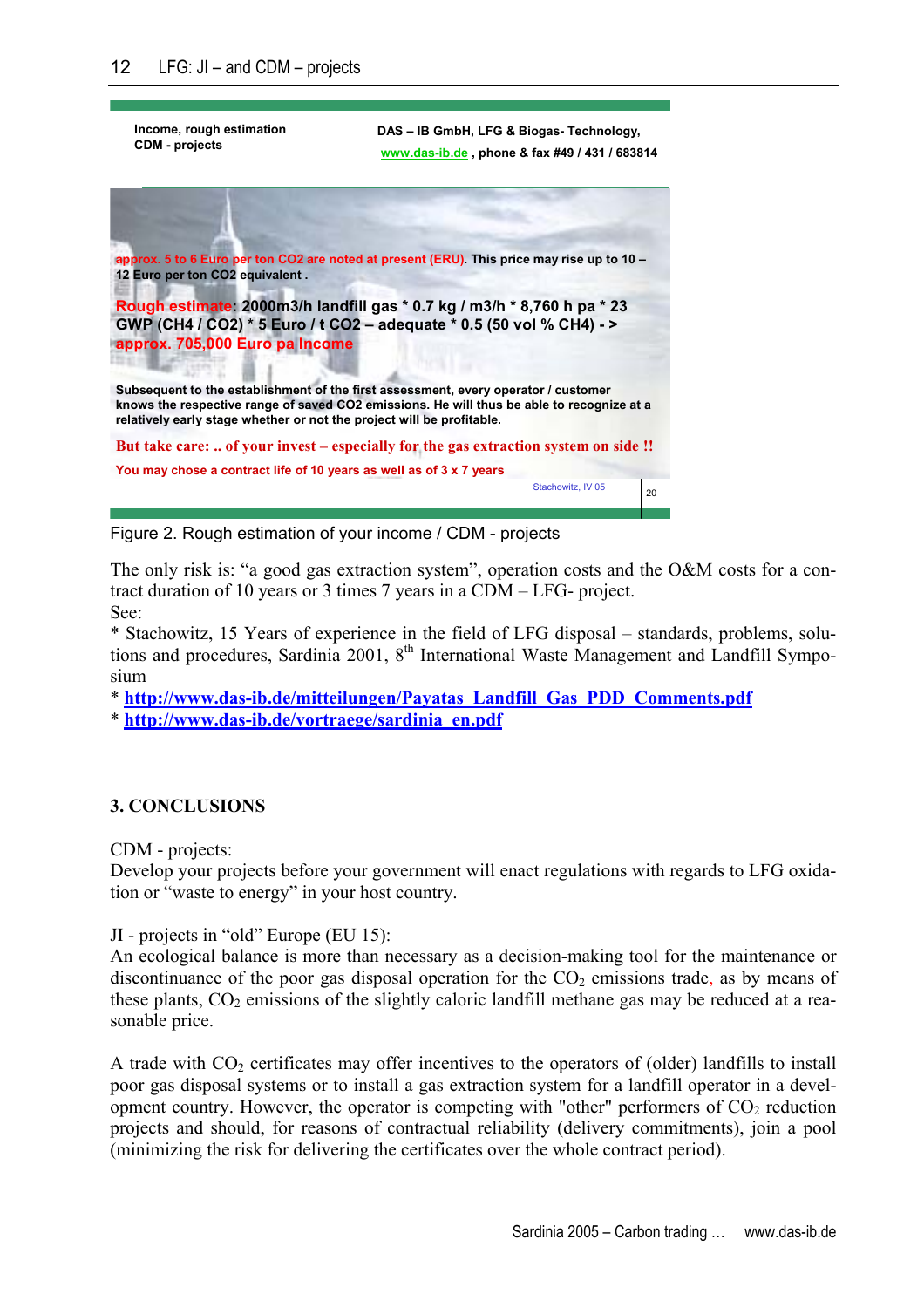## JI - projects:

In any case, it is likely that projects will only be of economic interest at  $>15m^3/h$  pure methane gas over a longer duration and when there is a plant pool which is able to deliver  $> 10,000$  t CO<sub>2</sub> certificates p/a over a period of 10 years.

In the summer of 2004, the "project release – landfill poor gas oxidation as a JI project" as a specific type of project was granted to us in writing by the BMU.

## CDM - projects:

In any case, it is likely that LFG-flaring projects will only be of economic interest at  $>125 \text{ m}^3/\text{h}$ pure methane (250 m<sup>3</sup>/h LFG) gas over a longer duration and when there is a plant pool which is able to deliver  $> 100,000$  t CO<sub>2</sub> certificates p/a over a period of 10 years.

Furthermore, we are working on projects in Asia for the (partial) financing of complete landfill construction projects and for the FEA, for the "Nationales System Emissionsinventar" (National System Emissions Inventory), workshops: Energy and Waste.

 $CO<sub>2</sub>e$ : The issue of certificates before 2008 will be possible – but most likely no release of allowances will take place. But make sure that you will make your forward contract, paper work (PIN, PDD etc.) and start in time. Remember don't be late.

As our powerpoint (ppt) lecture will be more up-to-date than this text version, we would like to offer to send the ppt presentation to any interested conference participants by mail, fax or letter.

## **Sources and further literature:**

- ACMMO, Association of coal mine methane operators (2002): Carbon Emissions Emissions from Generation Displaced by Coal Mine Methane. October 2002
- Baden Württemberg, Ministry for the Environment and Transport, Baden-Württemberg, series Abfall Heft 77, final report 2004 of the Contec GmbH

<http://cdm.unfccc.int/>

- Deponietechnik 2004, Hamburg, Germany, conference proceedings 29<sup>th</sup> January 2004 Stachowitz, W.H. "Trade with  $CO<sub>2</sub>$  certificates for landfill (poor) gas"
- Der Countdown läuft …noch 1 Jahr bis zur Deponiestilllegung 2004, Leipzig, conference proceedings, ISBN 3-88312-269-6
- Forth, Thomas (BMU): different phone conversations and discussions with the author, mailexchange

Intergovernmental Panel on Climate Change. Third Assessment Report / UK, 2001

- Kobelt, G. (1999): Der Einsatz von Biofiltern zur Behandlung von Deponiegasen Möglichkeiten und Grenzen. Symposium "Schwachgasentsorgung" in Offenbach, Germany
- Müll und Abfall 10 / 2004 P. 516 "CO2e Zertifikatehandel gem. TEHG für: Restemissionen aus Deponien", Stachowitz